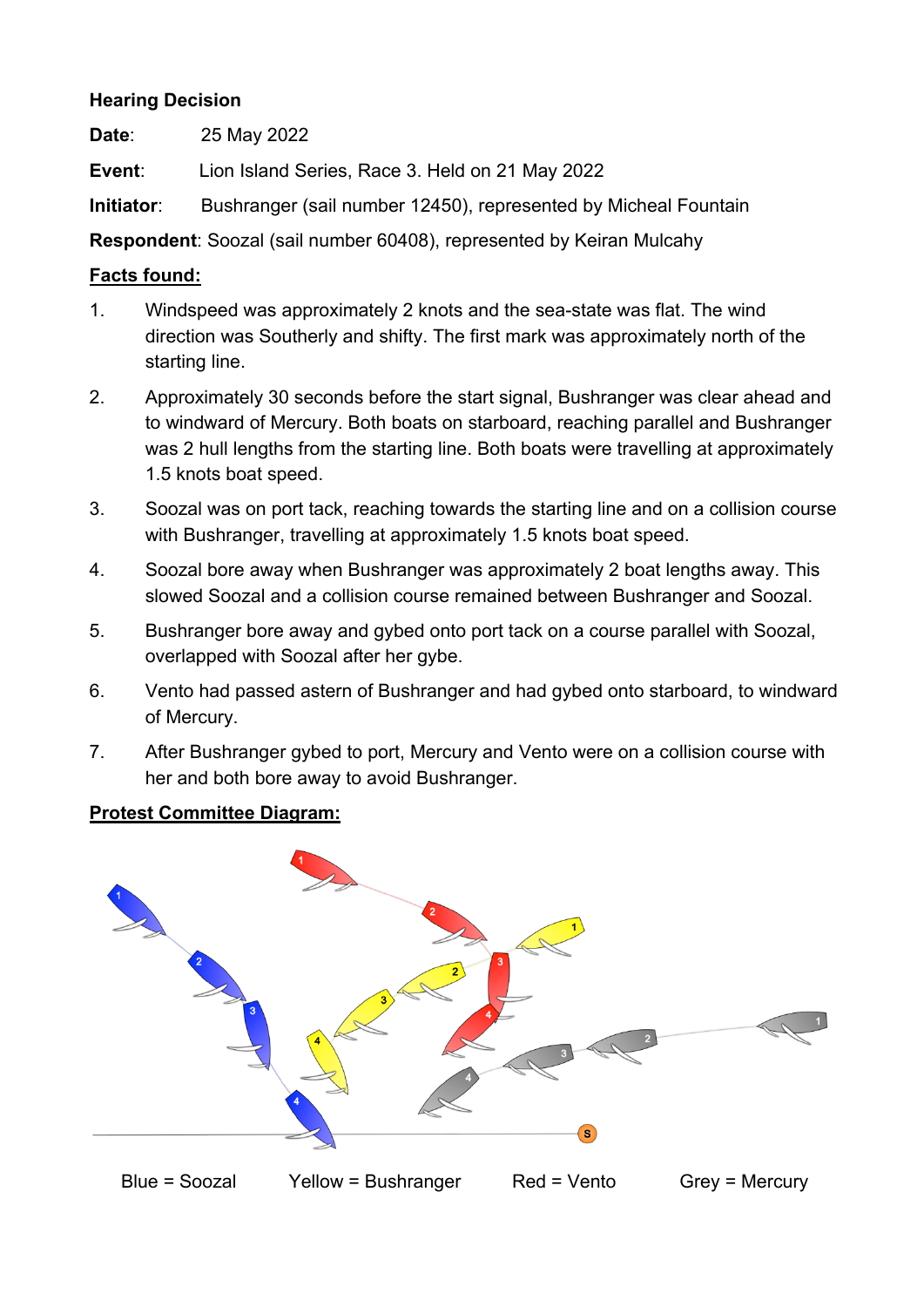# **Conclusions:**

- 1. Soozal attempted to keep clear by bearing away. Given the conditions, this turn was slow and Soozal remained on a collision course with Bushranger. While this fact was disputed by the parties, the protest committee refer to World Sailing Case 50 as pertinent guidance, At best, there is reasonable doubt that Soozal could have crossed ahead of Bushranger and Bushranger did change course in to avoid Soozal. Therefore Soozal, on port tack, failed to keep clear of Bushranger who was on starboard tack and broke rule 10.
- 2. When Bushranger bore away to avoid a collision with Soozal, it became a keep clear boat and failed to keep clear of Mercury and possibly Vento (rule 11 or 10). However, Bushranger is exonerated by rule 43.1(a) as it was compelled to break the rule due to Soozal breaking a rule 10.

### **Decision**:

Soozal is disqualified from the race.

Protest Committee: Richard Slater (IU, IJ), Steven Merrington (NJ), and Richard Hudson (SJ)

Decision Published: 26 May 2022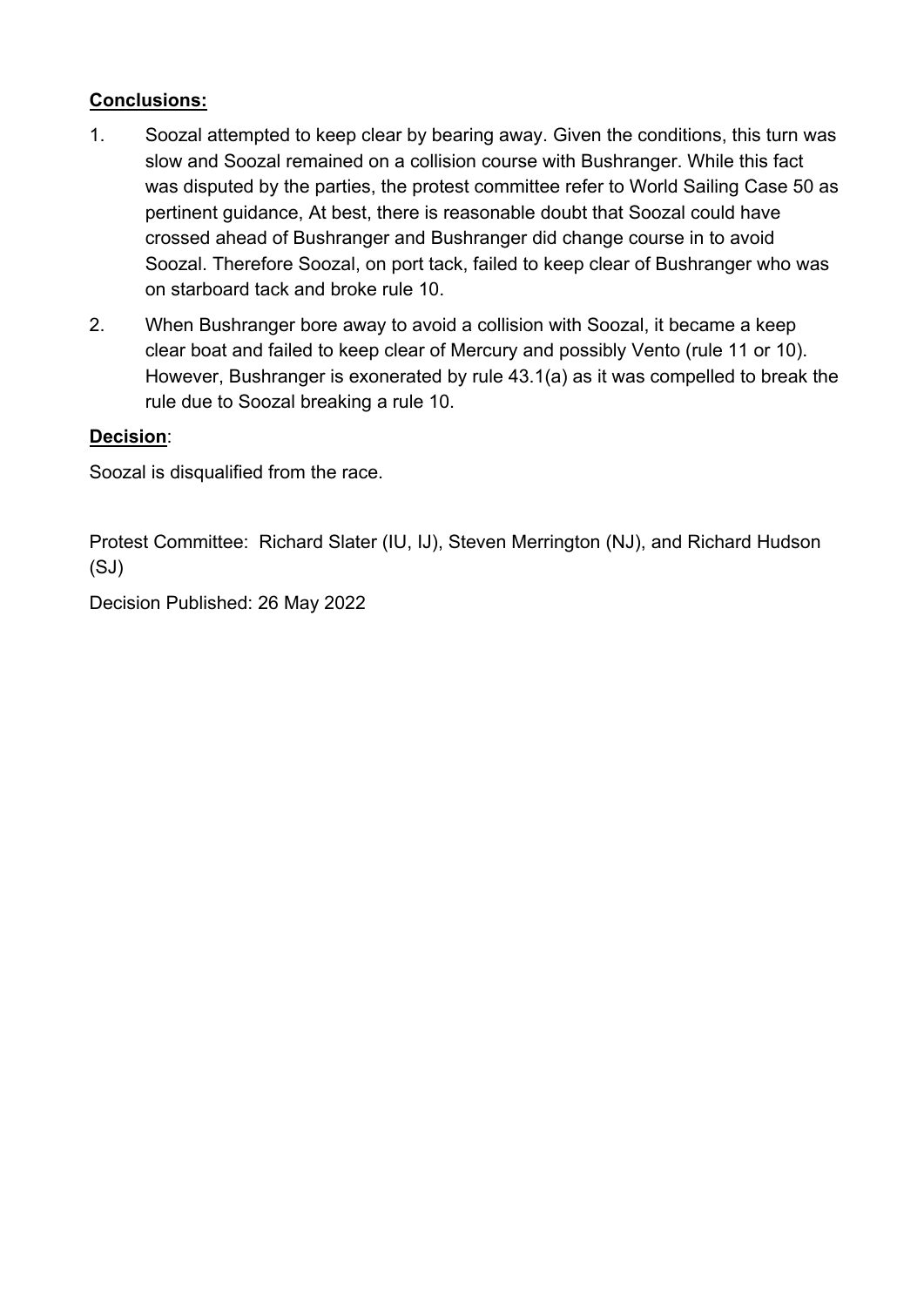# **CASE 50**

#### **Definitions, Keep Clear Rule 10, On Opposite Tacks Rule 14, Avoiding Contact**

*When a protest committee finds that in a port-starboard incident S did not change course and that there was not a genuine and reasonable apprehension of collision on the part of S, it should dismiss her protest. When the committee finds that S did change course and that there was reasonable doubt that P could have crossed ahead of S if S had not changed course, then P should be disqualified.* 

#### **Facts**

On a windward leg, P met S and sailed a course to cross ahead of S. S bore away, displayed a protest flag, and hailed P her intent to protest. Both boats were identical 27-foot (8 m) keel boats, and the wind strength was Force 3.

S protested under rule 10, stating that she had to bear away to avoid colliding with P. The protest committee dismissed the protest by S, stating that 'The need to change course could not be substantiated by the conflicting testimony of the two helmsmen.' S appealed.